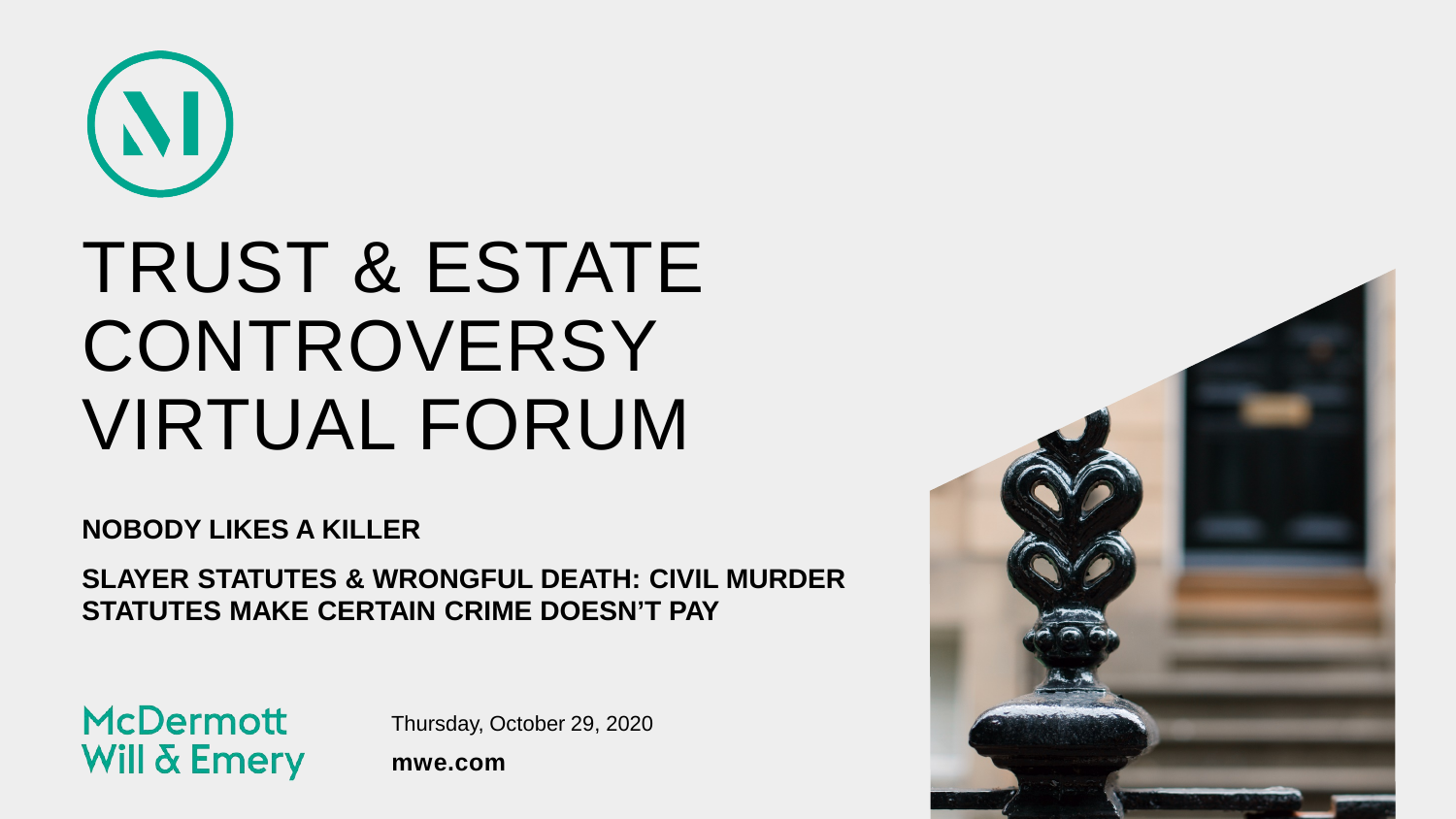#### SPEAKERS





**David A. Baker** Partner dbaker@mwe.com

**Lisa A. Linsky** Partner llinsky@mwe.com



**Margaret E. Sanne** Partner msanne@mwe.com



**Peter B. Allport** Partner, *Moderator* pallport@mwe.com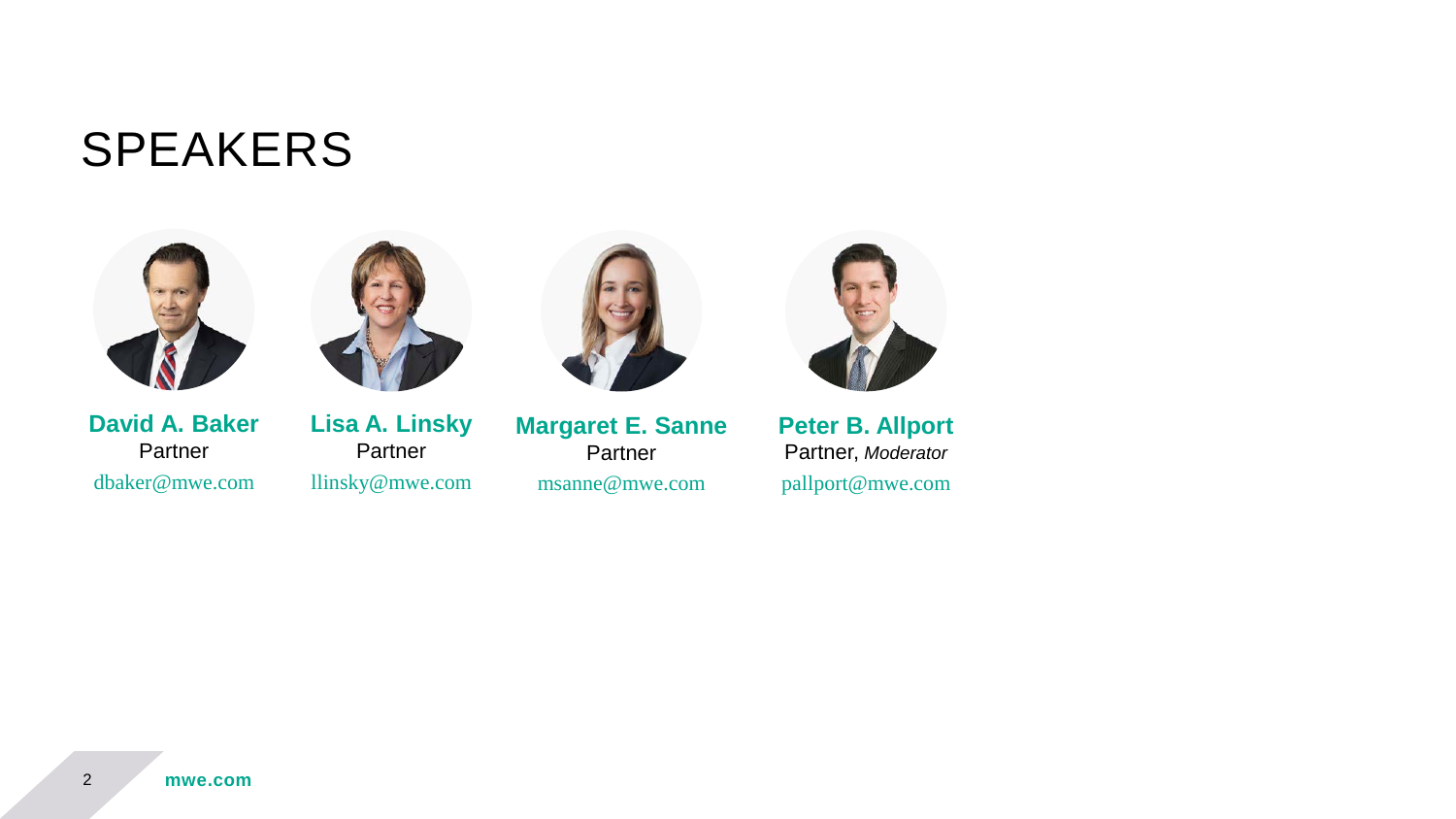#### **OVERVIEW**

- What Is "Civil Murder"?
- Wrongful Death
- Slayer Statutes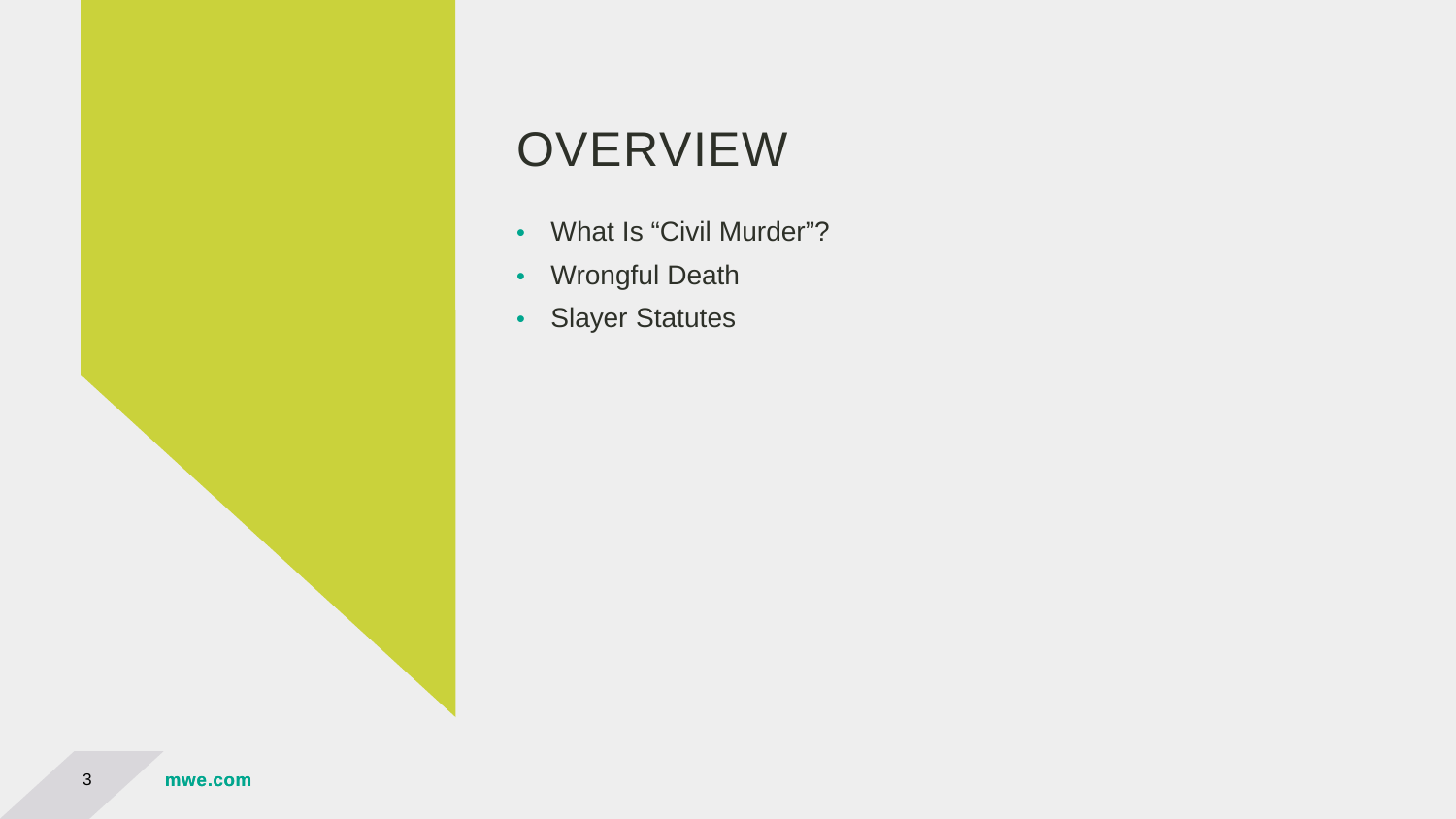#### WHAT IS "CIVIL MURDER"?

- Criminal Law punishes killing with incarceration or death.
- The State prosecutes, to punish wrongdoers and protect the public.
- Civil Murder Laws are private actions between victims, their estates and families, on the one hand, and the perpetrators, on the other.
- Civil Murder Laws are designed to prevent perpetrators from benefitting financially from killing people, in part to discourage murder and killing for profit, and in part *just because.*
- The assumption is that there would be a lot more killing if it paid off, and then, *nobody likes a killer.*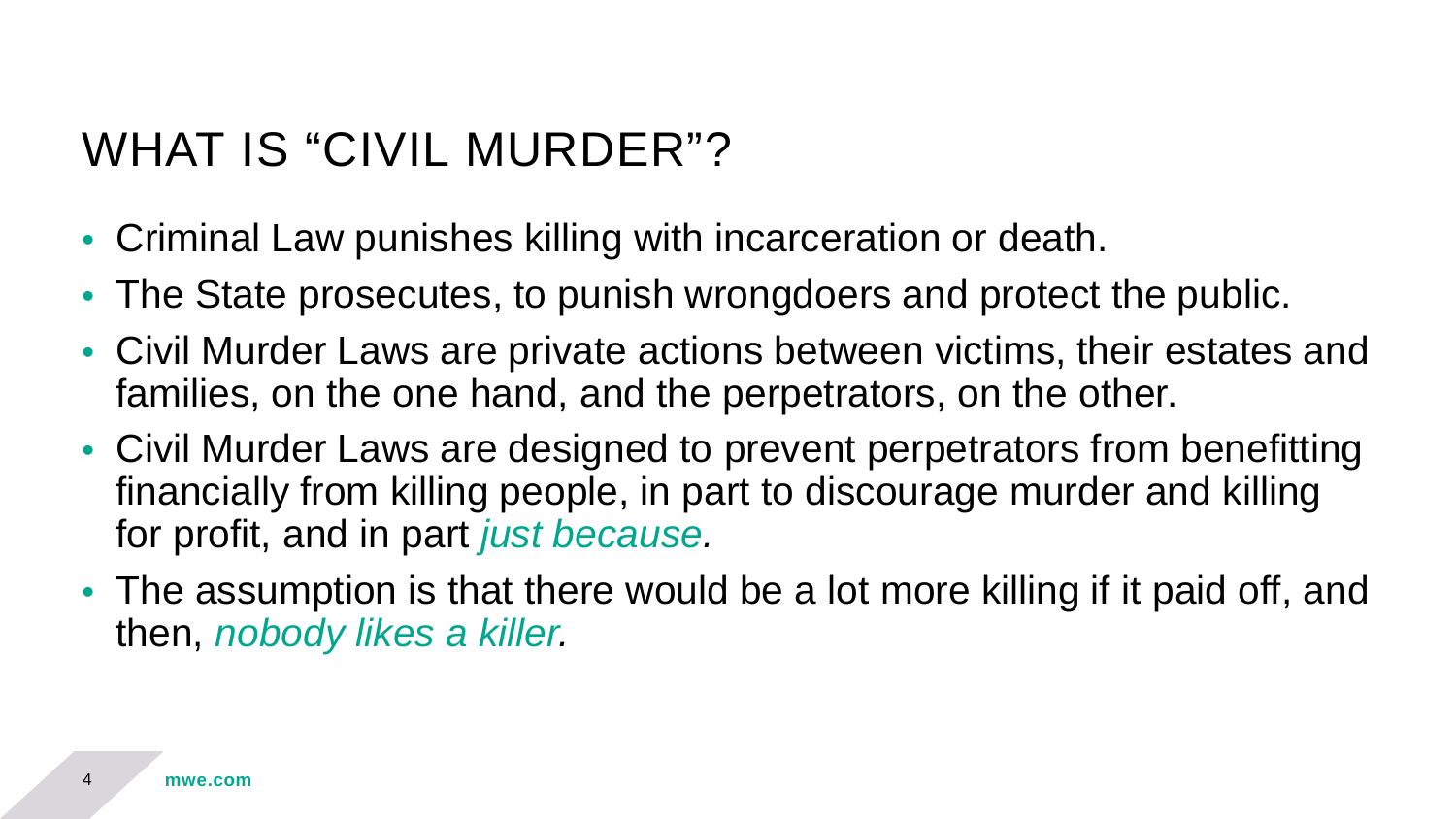#### WRONGFUL DEATH & SLAYER STATUTES

- There are two kinds of civil murder laws: Wrongful Death and Slayer Statutes.
- These differ primarily in the *remedies* available.
	- In Wrongful Death, the victim's estate and survivors receive monetary damages. *See, e.g.*, 740 ILCS 180/1.
	- In Slayer Statutes, people who would otherwise get some or all of the dead person's money, by inheritance, contract or you-name-it, get blocked from inheriting. *See, e.g.*, F.S.A. § 732.802.
- So, Slayer Statutes will typically only operate when the victim has money; Wrongful Death can apply to anybody.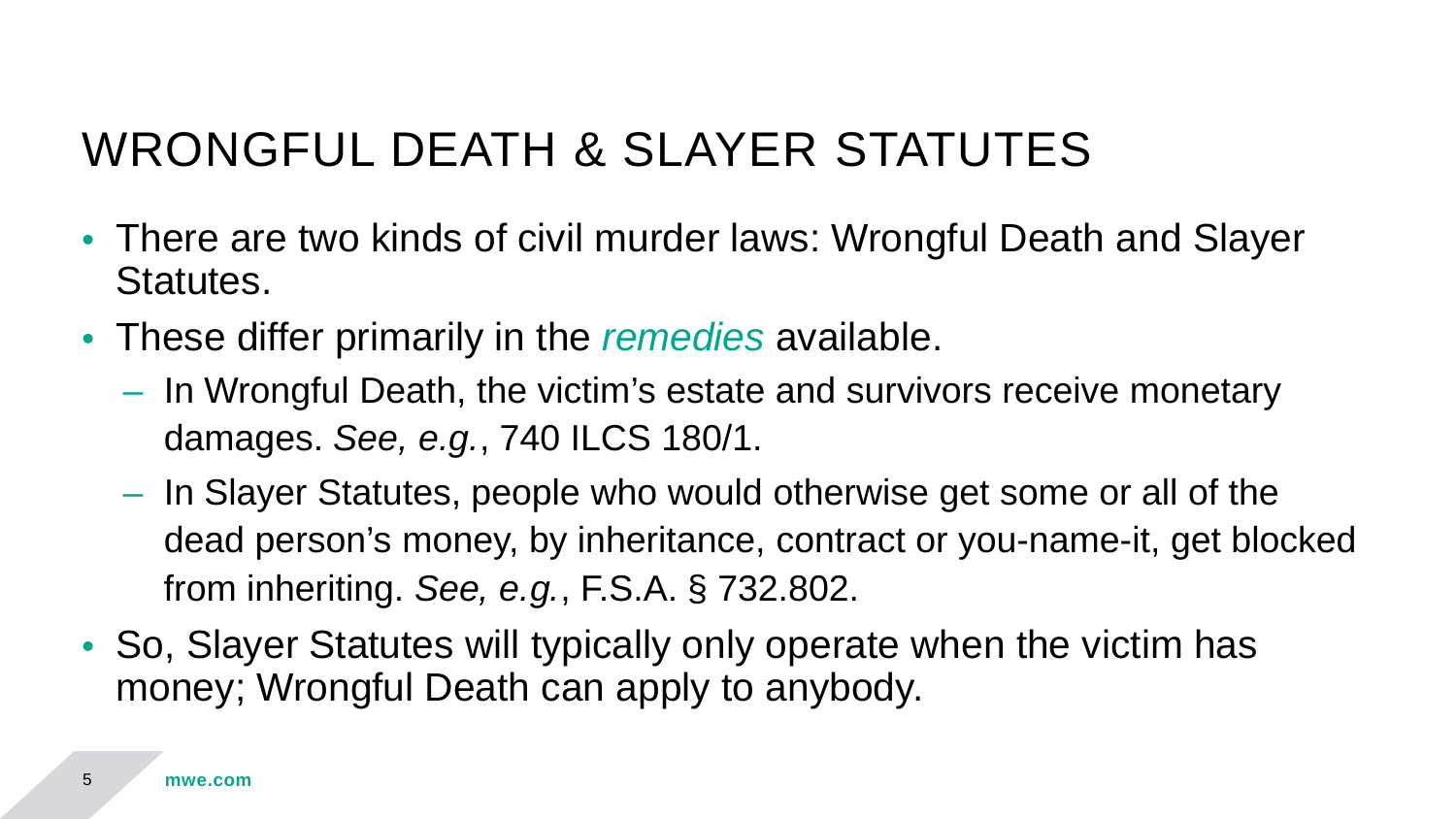### WRONGFUL DEATH

- Statutory lawsuit that did not exist at Common Law. *See* 22A Am. Jur. 2d Death § 3.
- In the Good Old Days, if somebody killed you in an accident, with no criminal intent, nobody got a pay-off from people causing the death.
- If the same people badly injured you, they would pay damages for your injury.
- So, there was effectively a bounty: If you were going to injure somebody, better to go for broke, to escape financial liability.
- The railroads were known to be arranging seating to make train crashes more likely to be fatal than simply injurious (in the Good Old Days).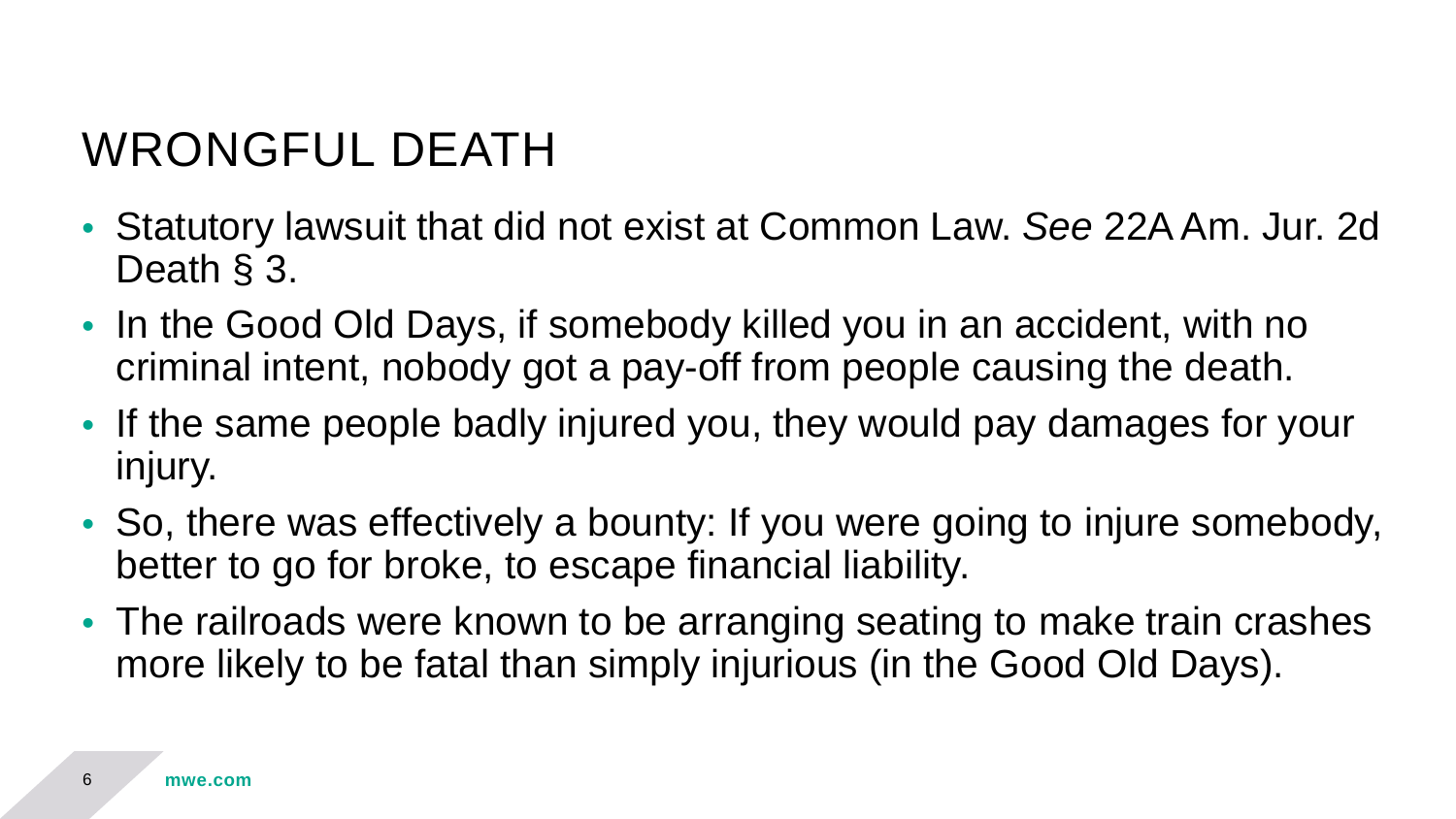### WRONGFUL DEATH

- So, state legislatures created Wrongful Death Statutes, designed to punish criminal and non-criminal death-causers with civil liability for damages.
- Most states, at the same time, changed the laws so a claim for personal injury damages was no longer extinguished by death.
- So, typically, a death caused in an accident will be pursued with both an injury claim and Wrongful Death action. *See, e.g.*, 42 Pa.C.S.A. §§ 8301, 8302.
- Unless the death was instantaneous, then only Wrongful Death.
- The Executor of the Estate owns the personal injury claim—it is an estate asset. *See id.*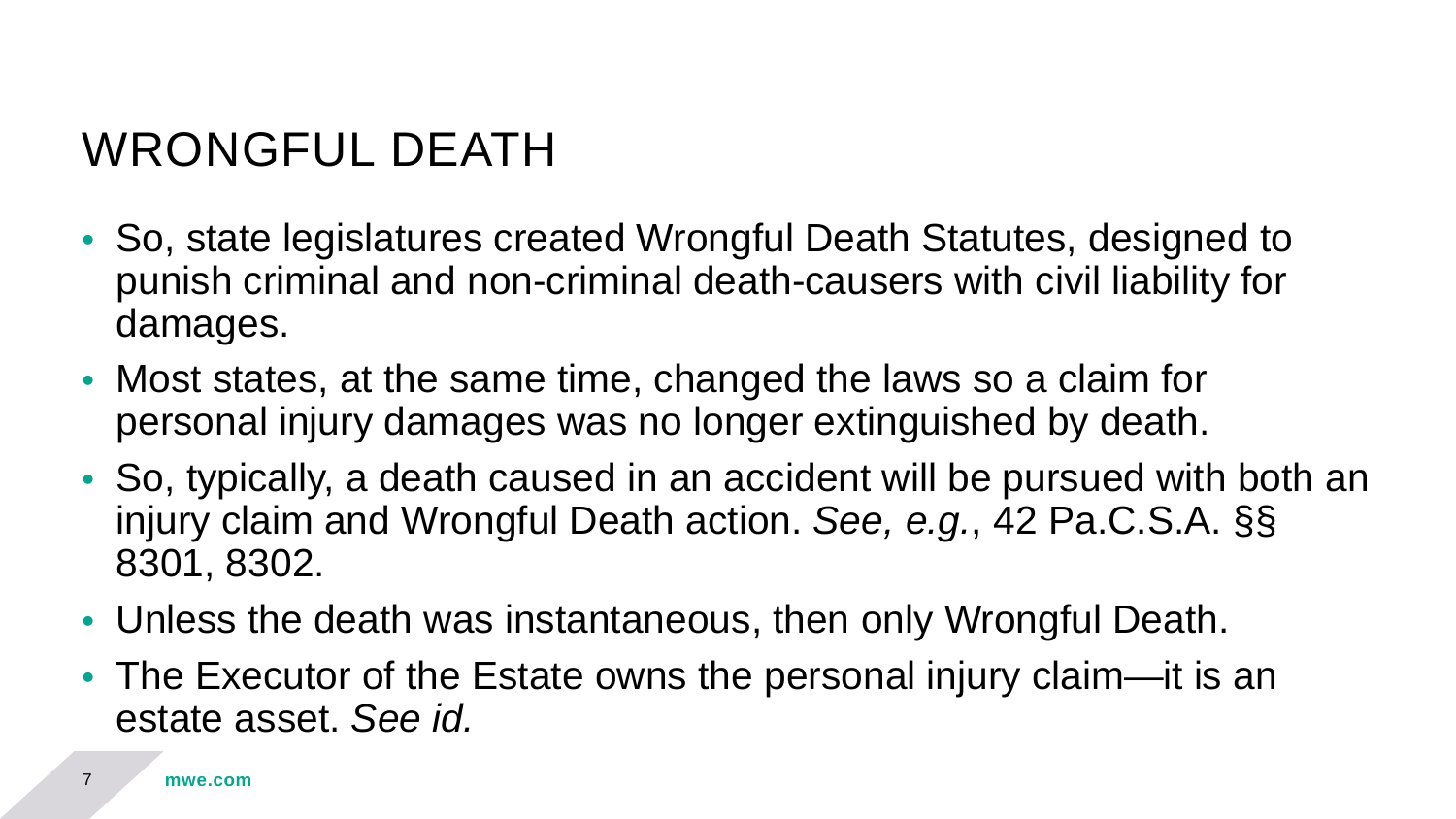#### WRONGFUL DEATH

- On the other hand, because the Wrongful Death action is a statutory creation, designed to compensate survivors for the death, Wrongful Death belongs to the "Survivors".
- This has significant tax consequences:
	- Injury damages paid post-death are taxable in the dead person's estate. I.R.C. § 2033.
	- Wrongful Death awards are not subject to death tax. Rev. Rul. 75-127, 1975-1 CB 297.
	- Both types escape income taxation. I.R.C. § 104(a).
- Settlements need special attention: Allocation of how much is being paid for personal injury versus Wrongful Death can have significant death tax consequence, and insurance carriers tend to lump them.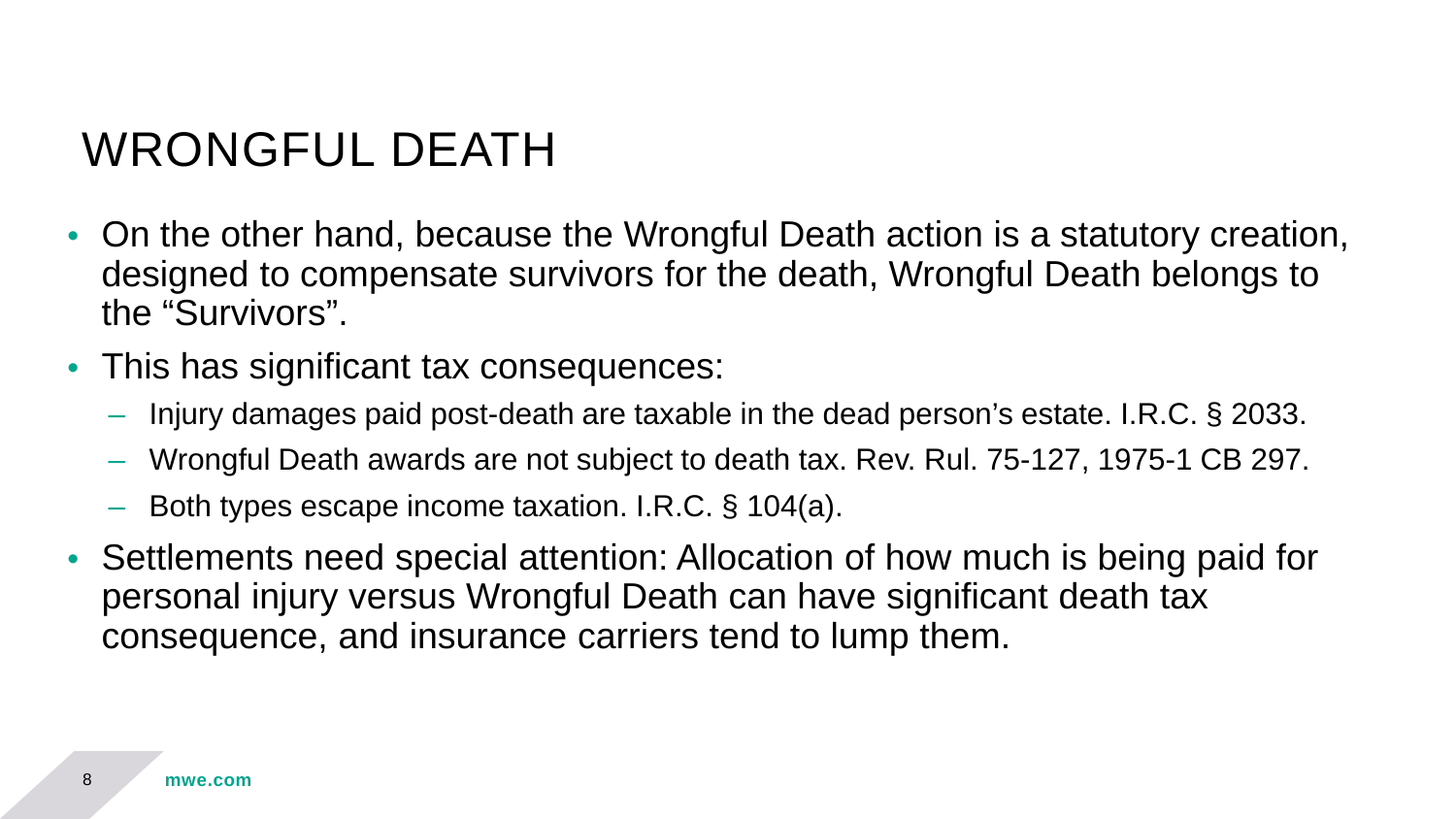#### WRONGFUL DEATH: WHO FILES? WHO OWNS?

- Wrongful Death recoveries "belong" to the *Survivors:* Those people so closely related to you that they are dependent on you financially.
- The Determination of who these people are, and how dependent on you they really are, is made by the Court hearing the Wrongful Death case, *in the Wrongful Death proceeding.*
- How's that work?
- Typically, it will follow customary family relationships that usually track intestate heirship: Spouses are always dependent; minor children are always dependent; everybody else, it's facts and circumstances. *See, e.g.*, Cal.C.C.P. § 377.60; 740 ILCS 180/2; N.Y. Est. Powers & Trusts Law § 5-4.4.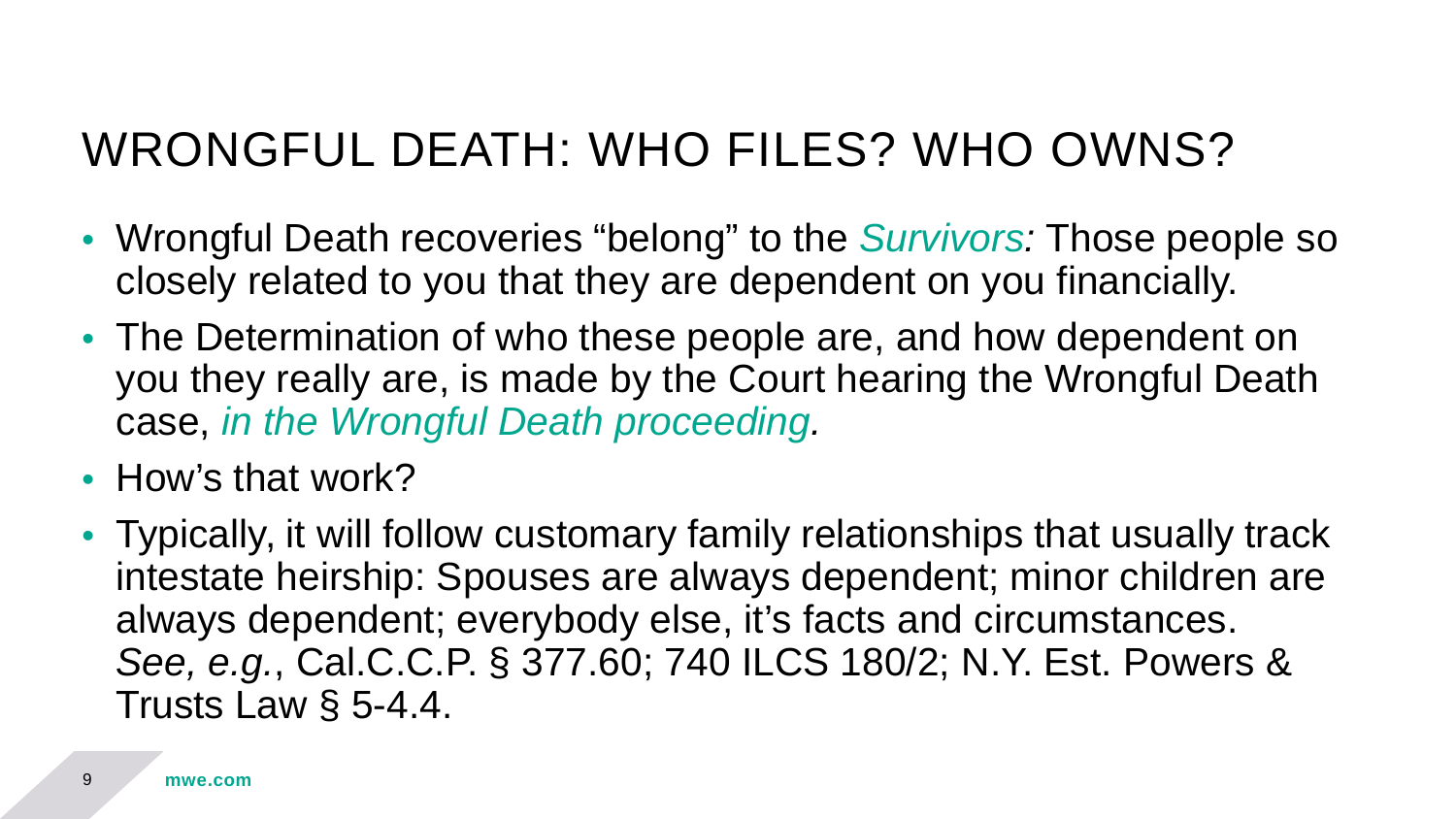#### WRONGFUL DEATH: WHO FILES? WHO OWNS?

- All sorts of other people, from adult children to shirt-tail relatives, can establish dependence through actual financial support evidence.
- However, the more remotely related or tangential the financial support, the lower the degree of dependency.
- So, loners with no family and no deadbeats hanging on, make for poor Wrongful Death cases and recoveries.
- State laws differ on exactly how the Court is to make this determination; it can even include loss of consortium, or *emotional dependence. See* 22A Am. Jur. 2d Death § 3.
- But, in each case, it is a determination by the Court hearing the claim.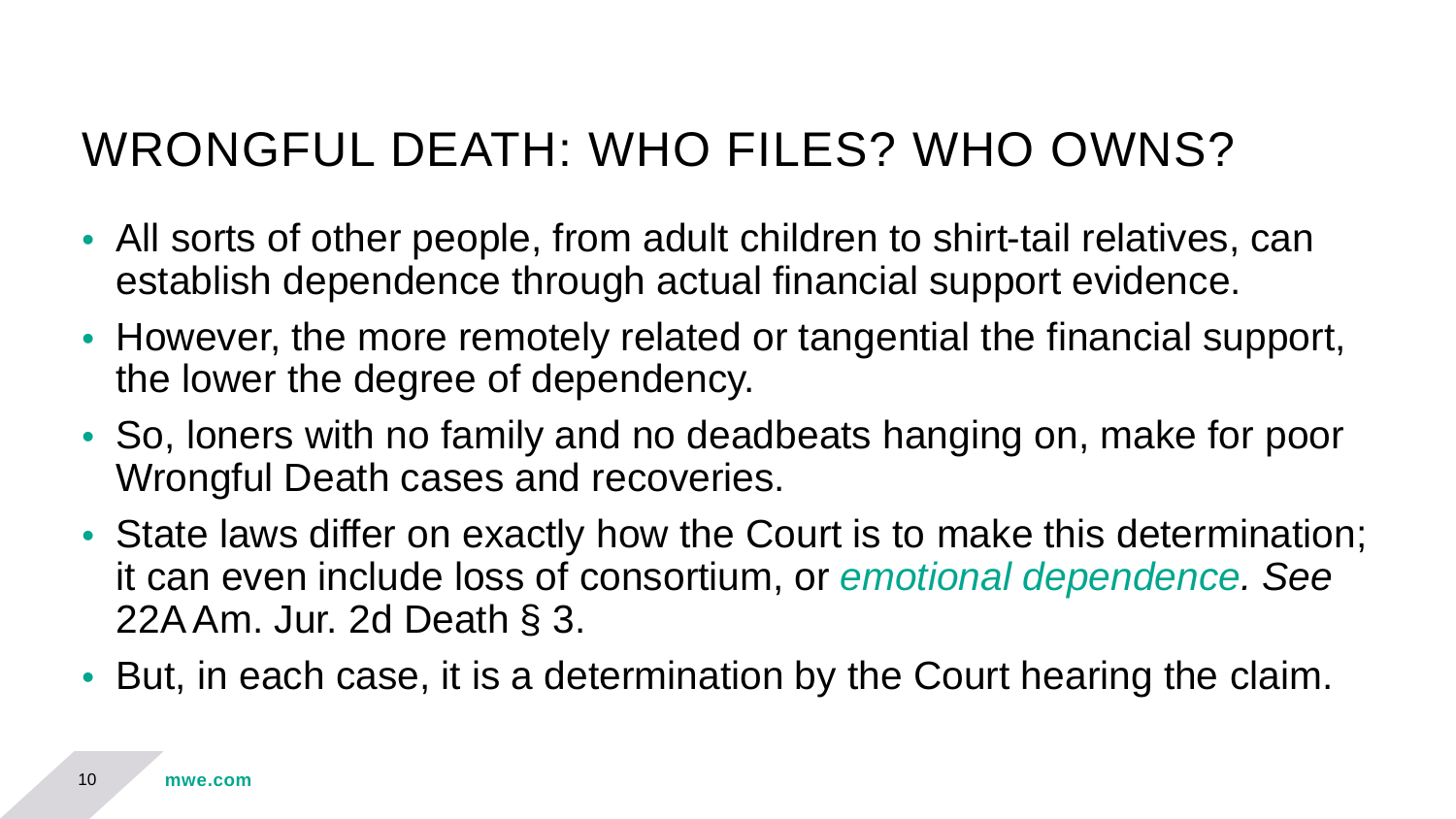#### WRONGFUL DEATH: WHO FILES? WHO OWNS?

- Since the true owners are determined by the court during the Wrongful Death proceeding, they can't file the suit (because they don't know who they are—guessing or assuming doesn't count).
- As a result, the dead person's executor has the right to initiate the suit, even though the proceeds will not pass under the will or pass through the decedent's estate.
- If there is no executor, because there are no estate assets (including, no injury claim, which is rare), the court can appoint an executor for the sole purpose of filing the Wrongful Death action.
- Most often, the executor files a double action: Wrongful Death and personal injury—the Wrongful death proceeds just bypass the estate.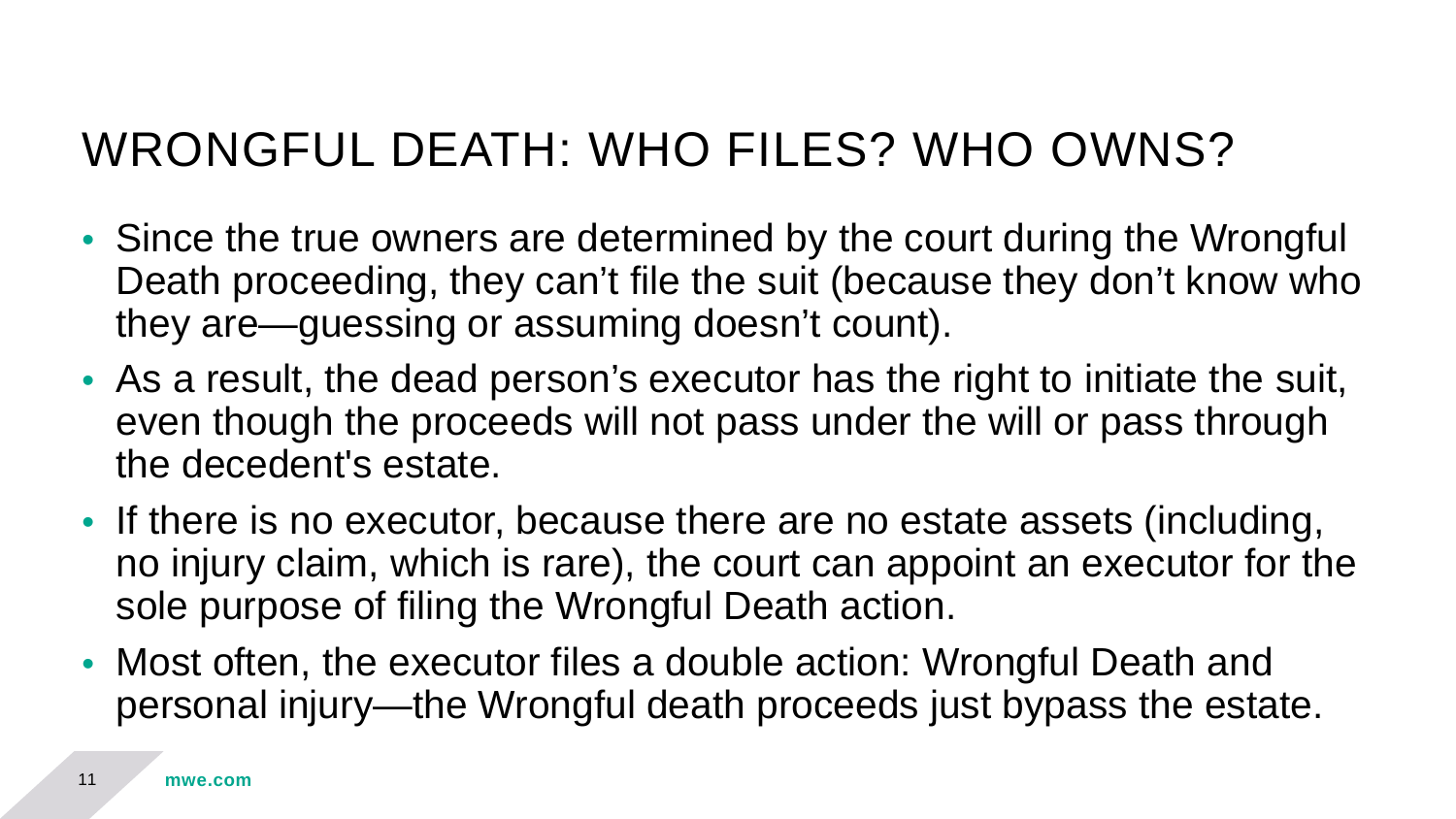#### WRONGFUL DEATH: WHY BOTHER?

- If there are no direct dependents, why file for Wrongful Death?
- Only civil remedy for poor decedents with no money subject to blocked inheritance.
- Covers over some loopholes in Slayer Statutes (more below, but the most common involves joint tenancy, which includes many residences).
- Can be used (as can Slayer Statutes) to "shake loose" a stalled or nonexistent criminal murder prosecution or investigation.
- Because the burden of proof is lower than criminal cases (preponderance—sort-of guilty, versus Beyond Reasonable Doubt really guilty), it can get the authorities investigating by the record established at trial. *See* Uniform Probate Code § 2-803.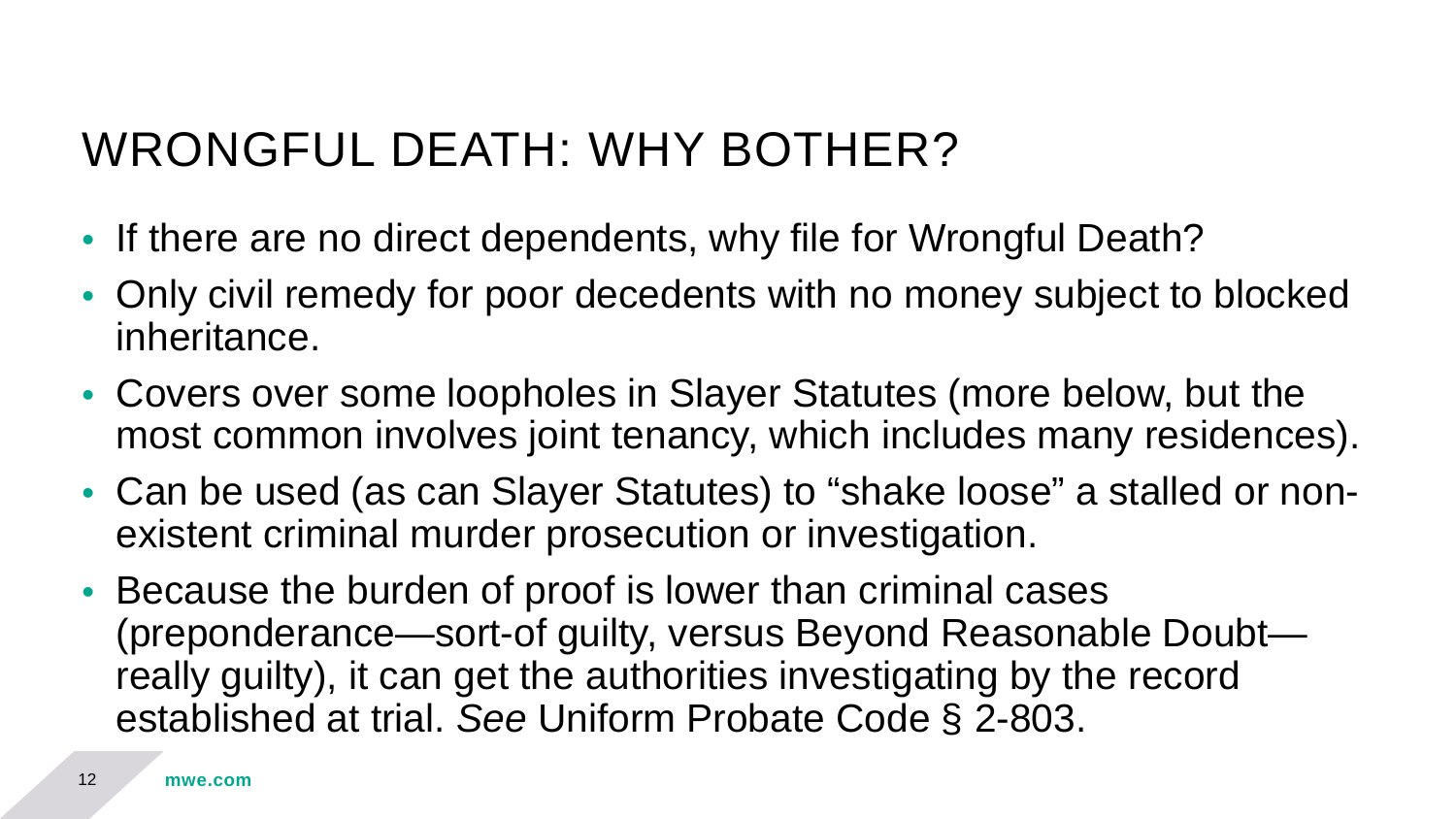- Slayer Statutes are designed to block inheritance of the dead person's assets, so that money and property does not pass to the person causing the death.
- That language is important: Most Slayer Statues say, "A Person intentionally, without justification, causing the death of a person, shall be treated for all purposes as though that person predeceased the decedent". *See, e.g.*, Cal.Prob.Code § 252; 755 ILCS 5/2-6.
- So, this is not murder—murder requires *intent*—"I am going to kill Dad," and then, you do.
- Instead, some states require an intentional *act* that *causes* death.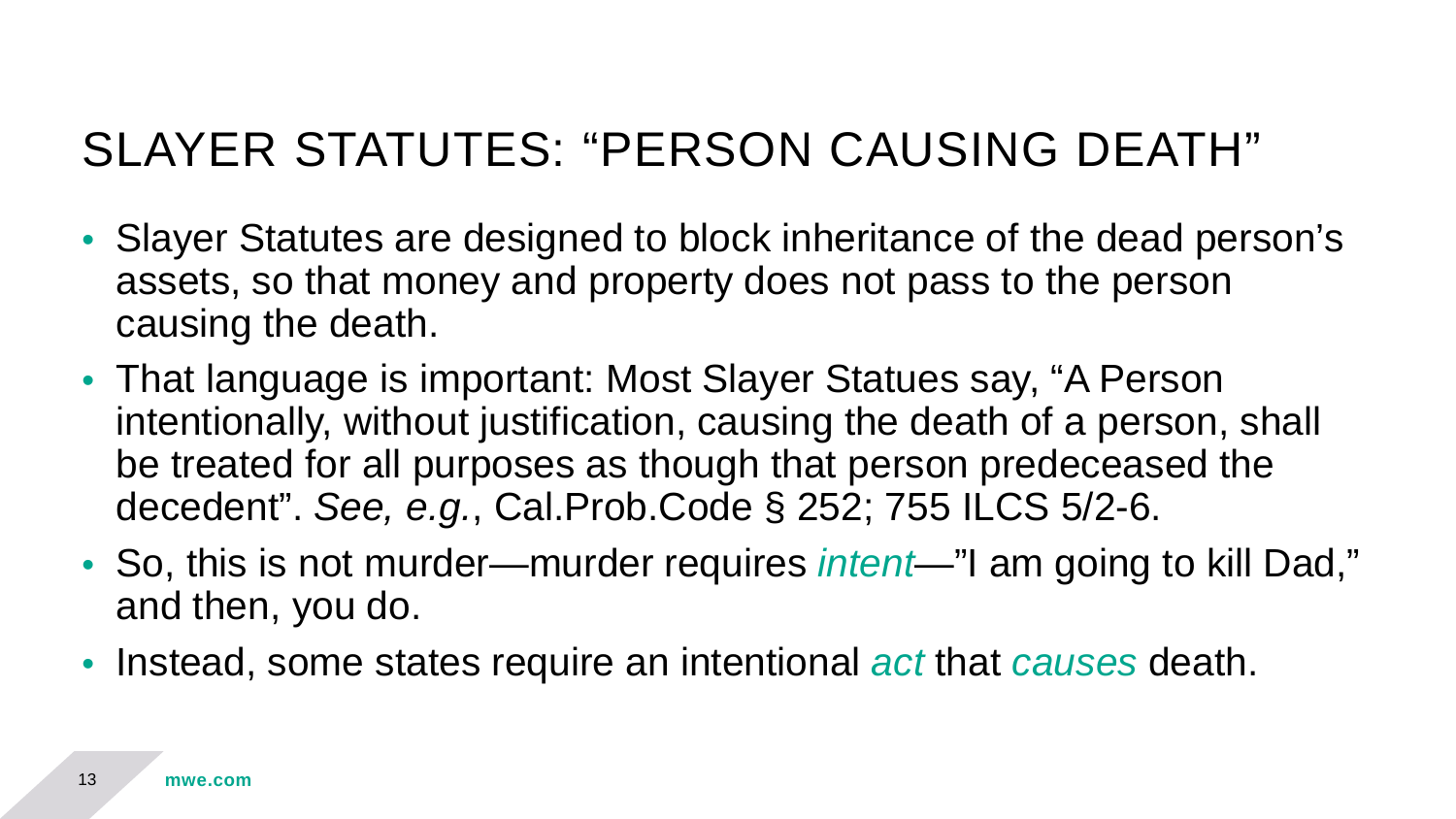- How's this different from Murder?
- Depending on the jurisdiction, a killer may or may not be required to act intentionally and cause death. Even if the act does not result in a criminal conviction, if it causes death and isn't justified, the killer won't inherit.
- But, murder counts too, because it's intentional and causes death.
- Some Slayer Statutes cover lesser offenses, without criminal intent.
- So, for example:
	- Reckless, Criminally Negligent Homicides.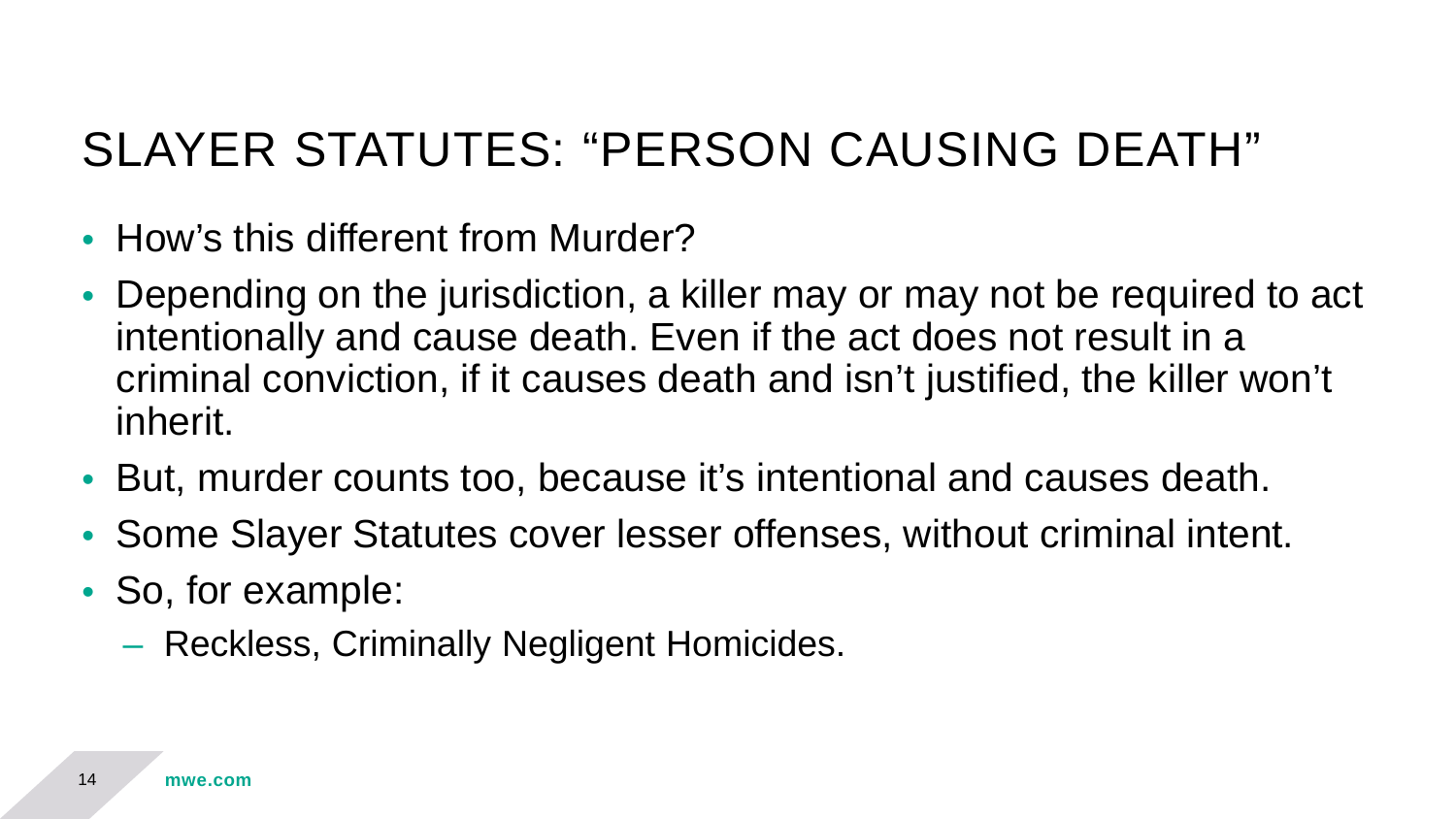- You think your spouse is cheating, so you hire somebody to kill them solicitation for murder and triggers Slayer Statute.
- You think your spouse is cheating, so you take out an insurance policy on his/her life and enlist your paramour to shoot them. You may still be subject to Slayer Statutes as an accomplice.
- You think your spouse is cheating, so you really want to punish them, but you still love them—just want to teach them a lesson—so you booby trap the front doorway to your house with a falling mannequin dressed like a paramour, and it backfires in a freak accident and kills them. Probably not even manslaughter, but, still triggers Slayer Statute.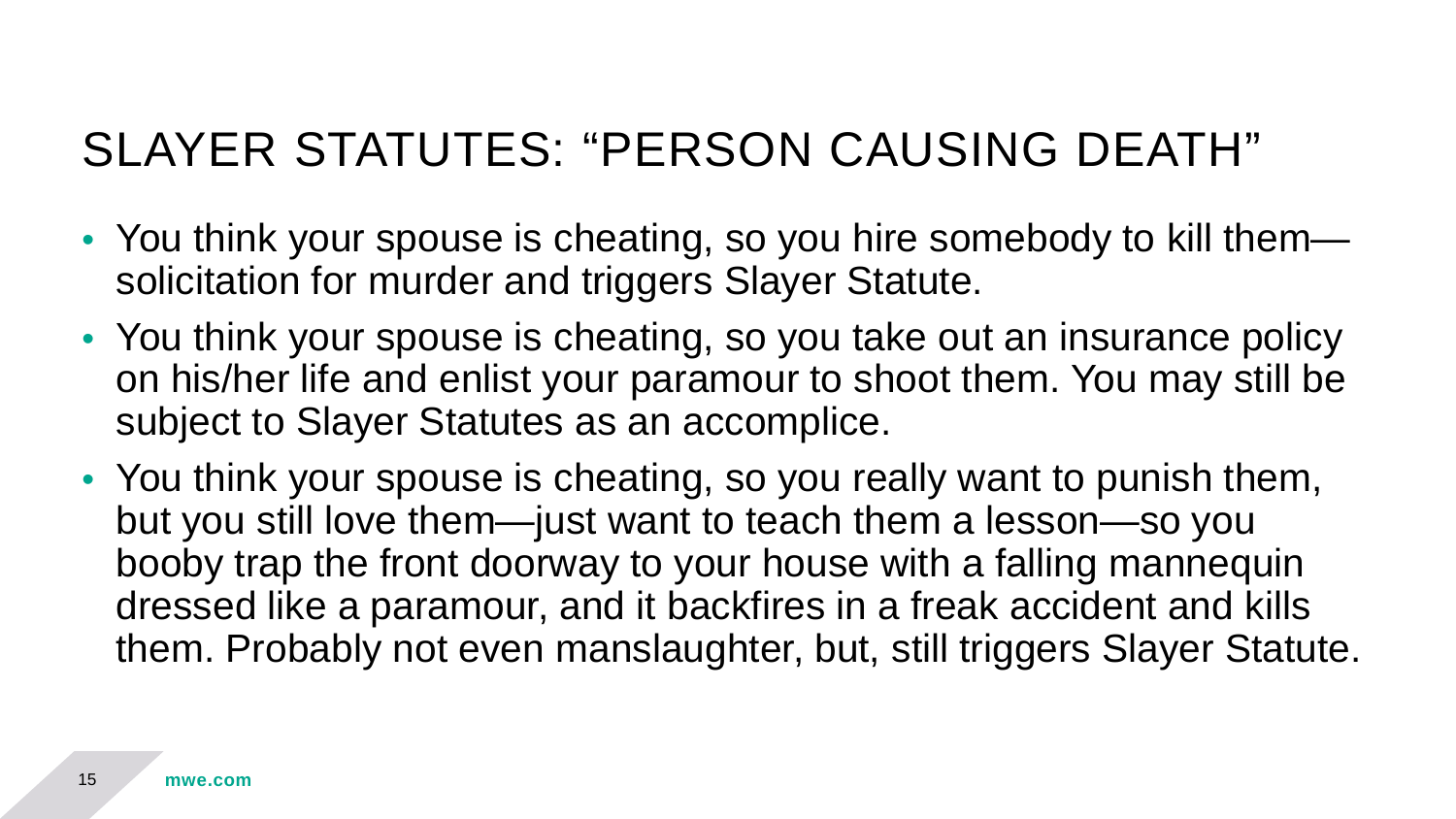- Yes, even stupid acts not reasonably foreseeable as causing death count, so long as they are intentional and not justified or "unlawful and felonious:
- Seems like overkill, but the idea is to completely disincentivize dangerous behavior that could in any way cause death, and punish with disinheritance if you don't get the message.
- So universal, every state but New Hampshire has one.
- Applies to virtually anything that can pass to the killer at death.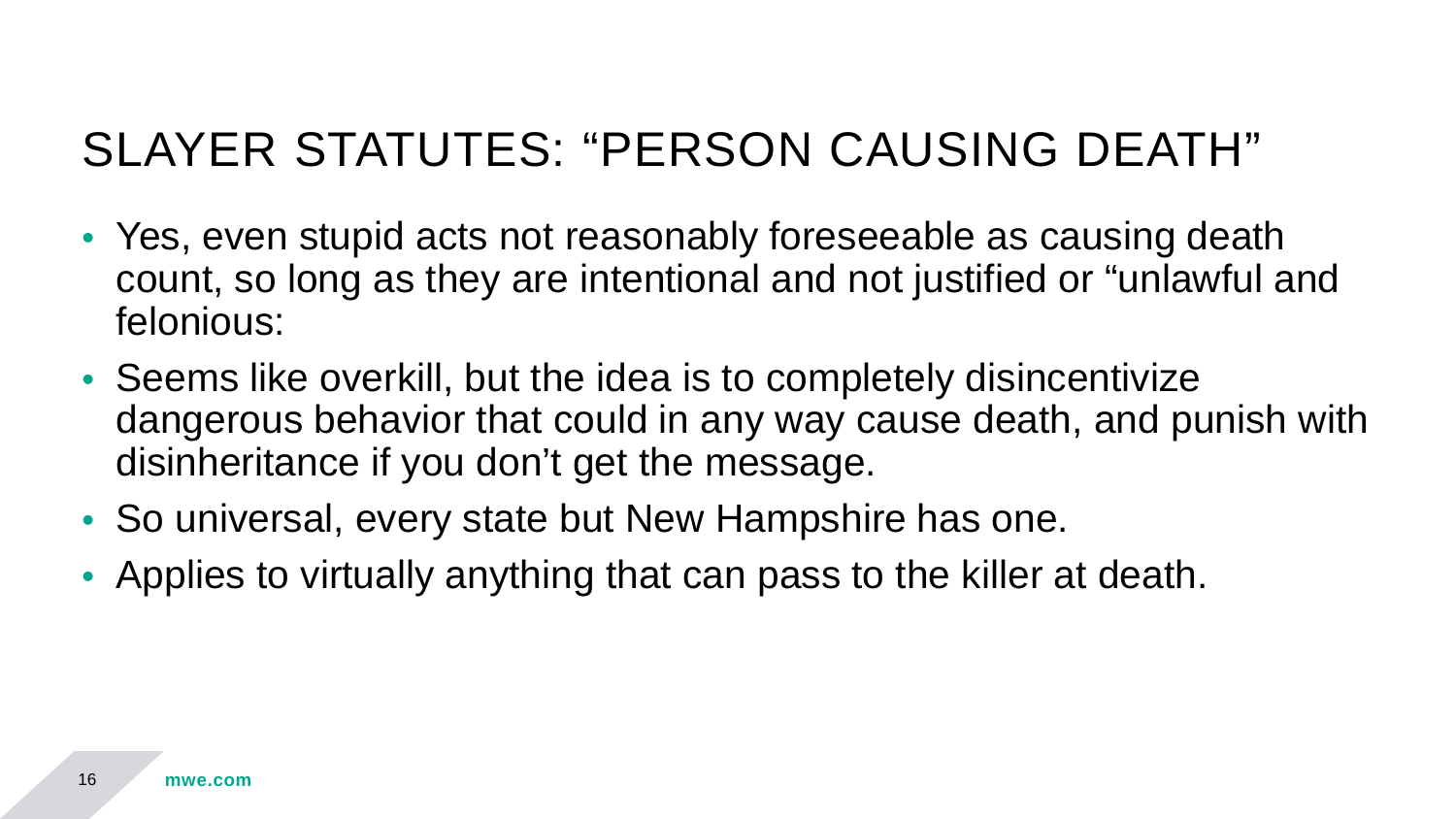- How does criminal law overlap?
- The burden of proving a Slayer Statute case is lower, preponderance, just like Wrongful Death—a greater than 50% chance—than criminal cases, where the burden is beyond a reasonable doubt—really, really guilty. *See, e.g.*, Uniform Probate Code § 2-803.
- This is why a person acquitted of a murder can be sued for Wrongful Death and violating Slayer Statutes—no double jeopardy.
- So, like Wrongful Death, these cases are often used by heirs and relatives to "shake loose" criminal prosecutions stalled or not even initiated.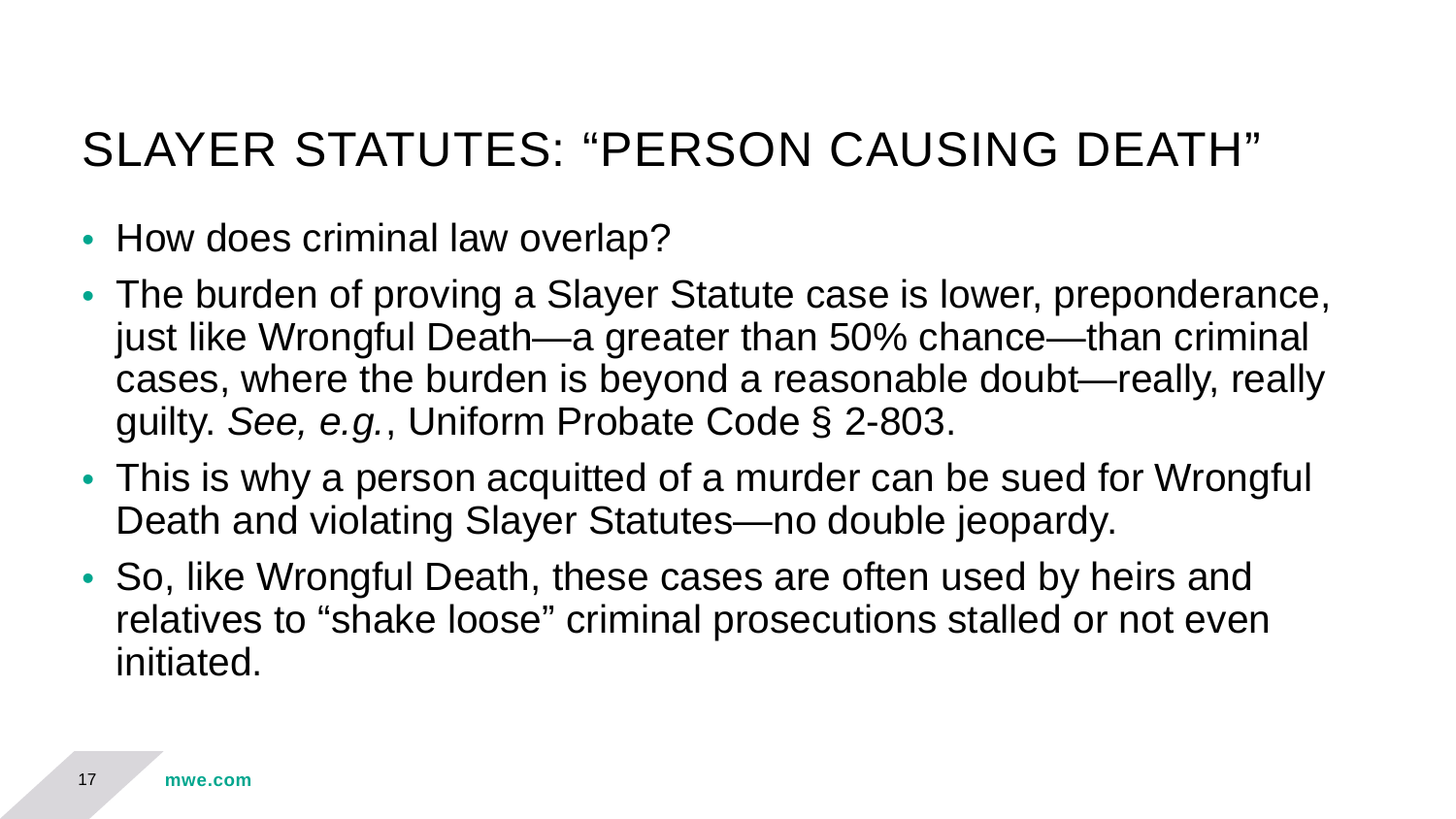- But, the Prosecutors still get first dibs.
- Most Slayer Statutes state that you can't pursue them until a criminal prosecution is completed, and in some cases, this includes exhausting appeals.
- Conversely, a criminal conviction for murder or manslaughter is usually treated as prima facia evidence of a Slayer Statute violation. *See* F.S.A. § 732.802.
- In other words, if the Prosecutors get a conviction, there is a presumption of an unlawful killing that benefits the party seeking to preclude rewarding the killer.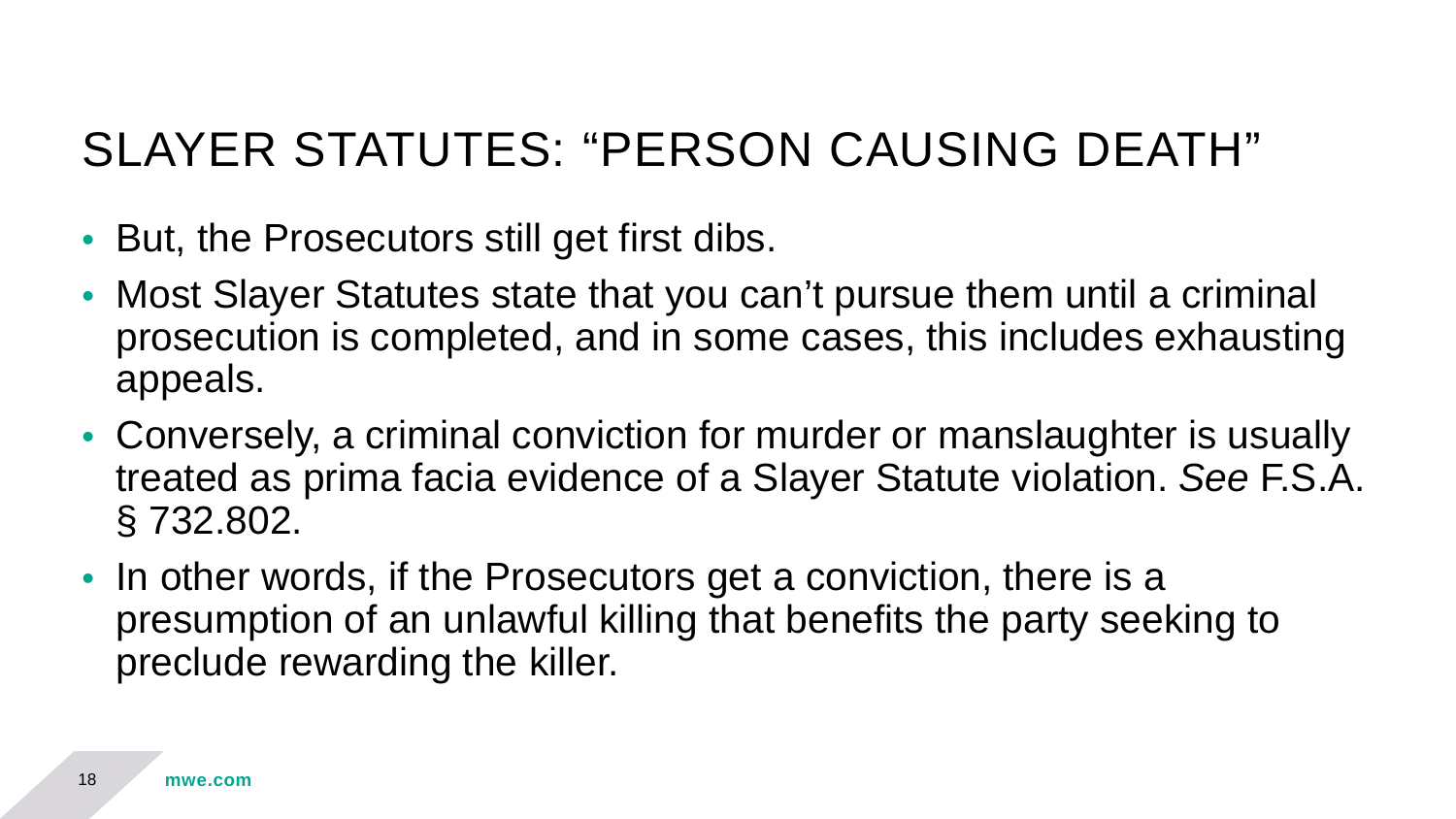- What happens when Slayer Statutes are triggered?
- Universally, the person causing death is treated, *for all purposes,* as though they *predeceased* the decedent. *See, e.g.*, 755 ILCS 5/2-6; F.S.A. § 732.802.
- So, anything they stood to receive goes to whoever would get the property if the killer died first.
- These Statutes are so broad, they expressly apply to every which way you can get property from a dead person:
	- Inheriting under a will or intestate.
	- Receiving proceeds under insurance policies or employee benefit plans.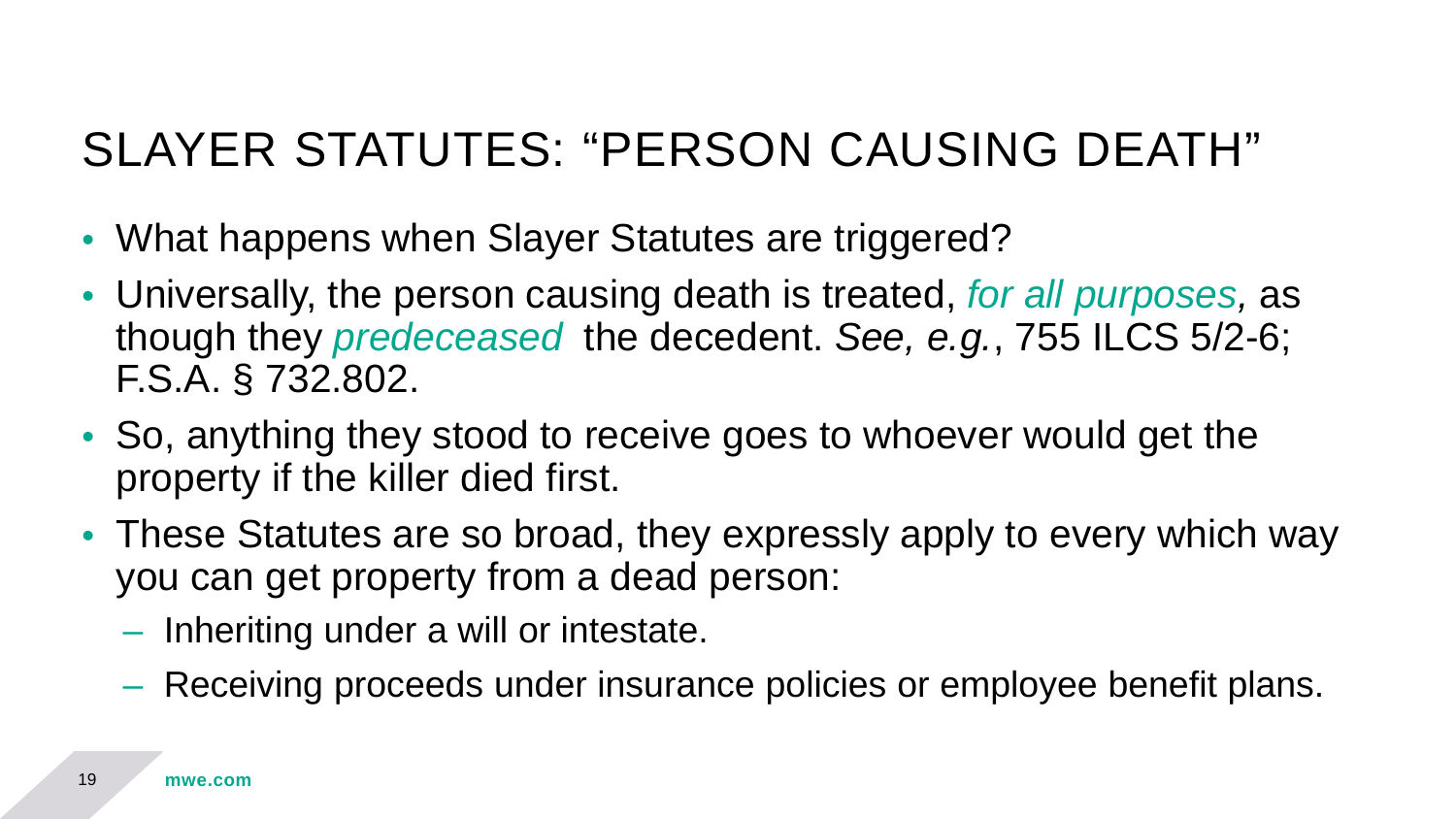- Survivor proceeds under Joint Tenancy.
- Beneficiary under a Trust.
- Successor interests under a Partnership or LLC agreement.
- Even stuff in your joint safe deposit box.
- This even applies to block spousal benefits under a pension, profit sharing plan or Individual Retirement Account (IRA), where Federal law says only your spouse can receive the money. *See, e.g.*, *Laborers' Pension Fund v. Miscevic*, 880 F.3d 927 (7<sup>th</sup> Cir. 2018).
- Because, Nobody Likes a Killer.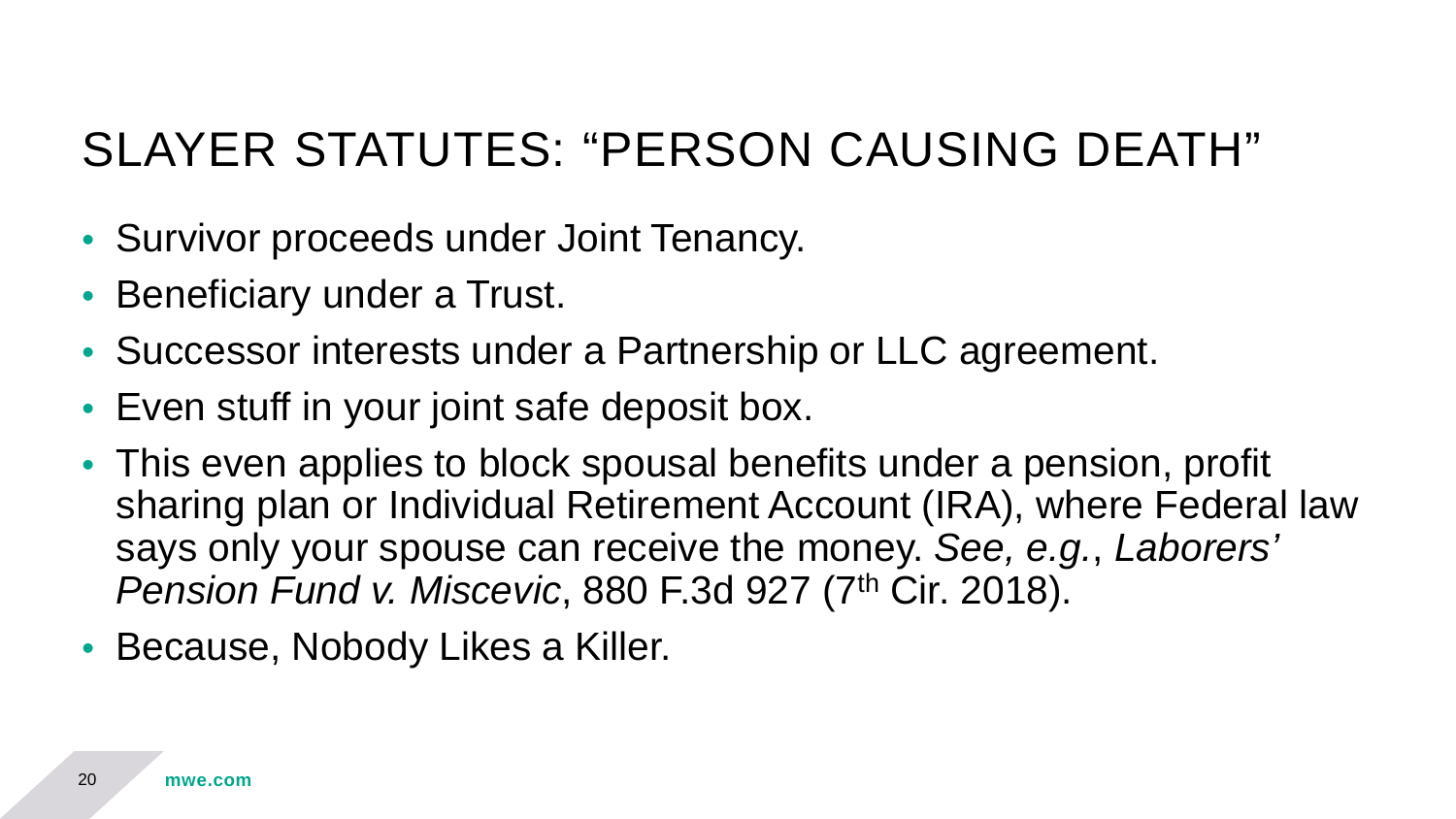- What's it mean to be "Treated like you predeceased the decedent"?
- In wills and trusts, the next named taker gets the money, usually your kids, unless there's an alternative disposition, like collateral relatives or charity.
- In insurance and benefit plans, which pass by beneficiary designation, there is often no named additional beneficiary, so the plan governs, which will likely be close or more distant relatives.
- But, many states have an "Indirect Benefit" rule, which means if these secondary takers got the money and it made the killer better off, then they get knocked out too.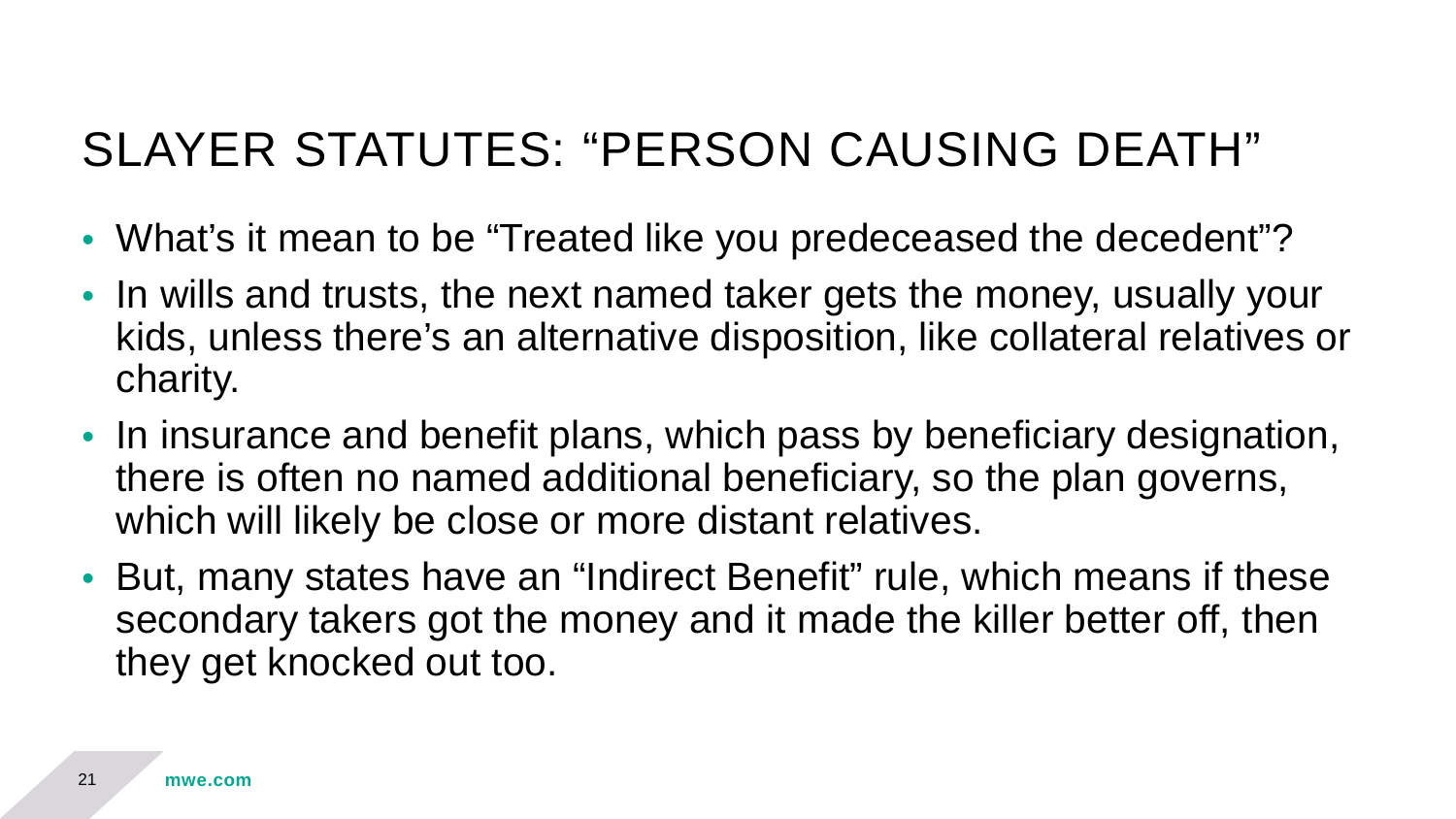- Sounds harsh, but it most often applies in unfair, obvious situations, like where the killer's kids would take, but they are step kids to the decedent person, and it would rob the decedent person's family of any benefit.
- Harsh or not, they really want to disincentivize killing for money, so if they think these secondary takers are going to give a killer any money, or even make the killer happy, they will likely be disqualified too.
- Because the killer is treated as having pre-deceased the decedent, death tax attributes attach to the survivors: For example, if the successor interest is charity, the estate gets the charitable estate tax deduction, even though the will says the property is going to humans.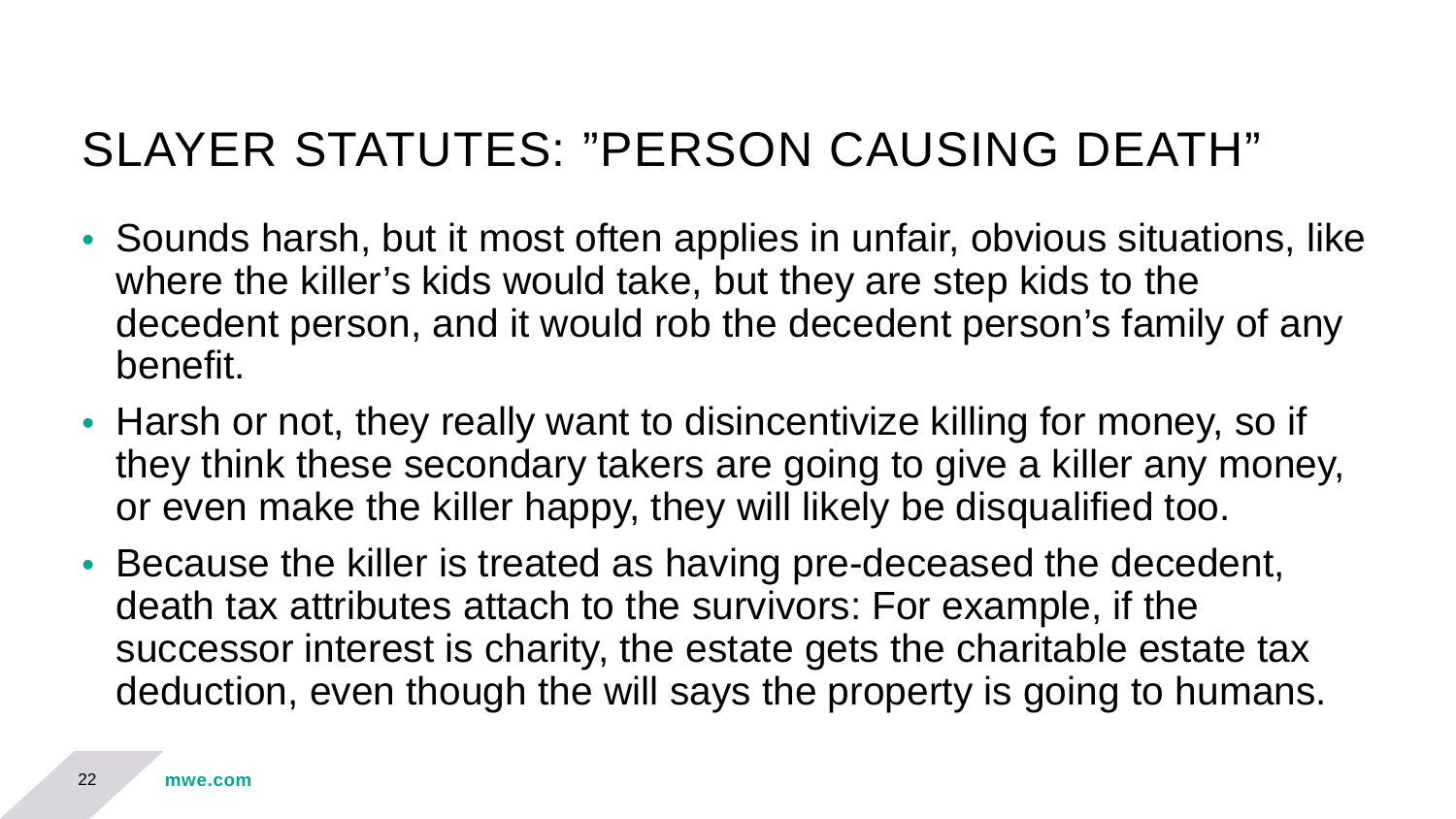#### • There are loopholes:

- Joint Tenancy is the most common: The disinherited "part" is often just the survivorship interest, typically one-half, such as with spousal residences.
	- This is true regardless of who contributed how much to the joint property, so this can be a windfall for killers with lots of equity in a joint residence.
- Florida exempts killing by reason of insanity. *See Congleton v. Sansom*, 664 So. 2d 276 (Fla. Dist. Ct. App. 1995).
- In New Hampshire, the entire state is a loophole.
- This is why Wrongful Death is often needed as additional relief.